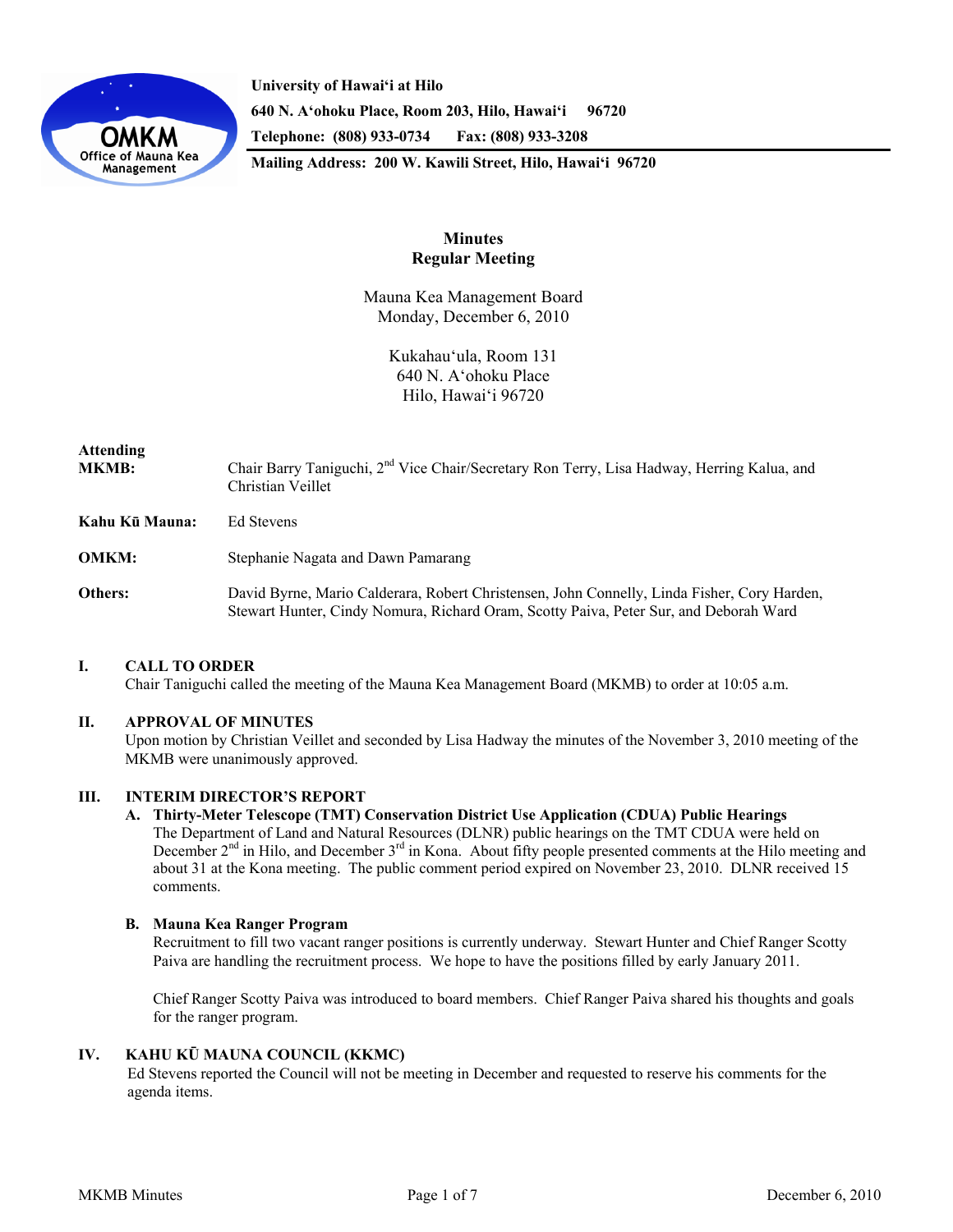# **V. OLD BUSINESS**

## **A. Gemini Observatory's Request to Install an Aboveground Diesel Fuel Storage Tank**

On September 16, 2008, MKMB was asked to review and approve Gemini's request to install a diesel fuel storage tank at its summit facility. At that meeting MKMB recommended classifying it a minor project subject to additional review. They also requested that Gemini consider mitigation measures as well as alternatives. Gemini re-evaluated the project and resubmitted a revised proposal.

### Background

Following the earthquake in 2006 Gemini lost power for more than 16 hrs and some of their science instruments lost cooling and it took two weeks to recover. The current storage tank, which is located inside the support building, has only a 180-gallon capacity which can provide about only 16 hours of emergency runtime. Occasionally the summit experiences bad winter storms which can sometimes last up to three days preventing Gemini staff from going to their summit facility to refill the small diesel tank.

Gemini is seeking to increase the run time of its emergency generator from 16 to 90 hours to allow and prepare for emergencies. In the event electricity is shut off for over 3-4 days and personnel cannot access their facility.

On September 16, 2008, the MKMB recommended classifying this a minor project. On September 24<sup>th</sup>, President McClain concurred with the MKMB's recommendation.

On October 20, 2010, Gemini submitted a revised proposal including responses to concerns expressed by the MKMB and Kahu Kū Mauna.

#### Project Summary

Gemini recognized MKMB's and Kahu Kū Mauna's concerns and added additional design feature to ensure spills will be contained and not enter into the ground.

Additional precautionary measures include:

- Placing the storage tank on a rubber-lined concrete containment pad with a curb sufficient to contain the contents of the tank. The pad will extend to the wall of the Gemini facility including the area above which the fuel piping connects to the emergency generator located inside the building.
- Placing a concrete drip pad at the dispensing location
- Piping will contain an expansion joint allowing movement between the storage tank and generator. Piping will also be insulated and electrically heat traced for additional protection from severe cold weather.

At the suggestion of Ron Terry a technical review committee, similar to the design review committee which included local experts, was assembled to review this and another Gemini project. The purpose of the committee is to assist Kahu Kū Mauna, OMKM and MKMB with the technical review of proposed projects. The committee included an engineer, architect with commercial design experience, and an environmental consultant.

The technical review committee offered the following comments and suggestions:

- Use seismic mounting or brackets to hold the tank to the slab.
- Use a monolithic flooring technique to eliminate seams in the concrete containment pad.
- Add a heating system to the concrete floor and rubber lining to prevent freezing and cracking.
- Encase the double wall pipe in a flexible hose to prevent spillage in the event of an earthquake which could shear the pipe.
- Installing some kind of barrier, e.g. chain link fence to prevent flying debris from hitting and breaking the pipes.
- Placing an absorbent pad on the concrete pad at the dispensing site.
- Gemini prepare a plan on how they will handle spills.
- Gemini's proposed use of a tanker truck to deliver the diesel is safer than the current practice which is transporting 55-gallon cans of diesel fuel in the back of a pick-up truck.
- Gemini's proposed activities and safety features are above code.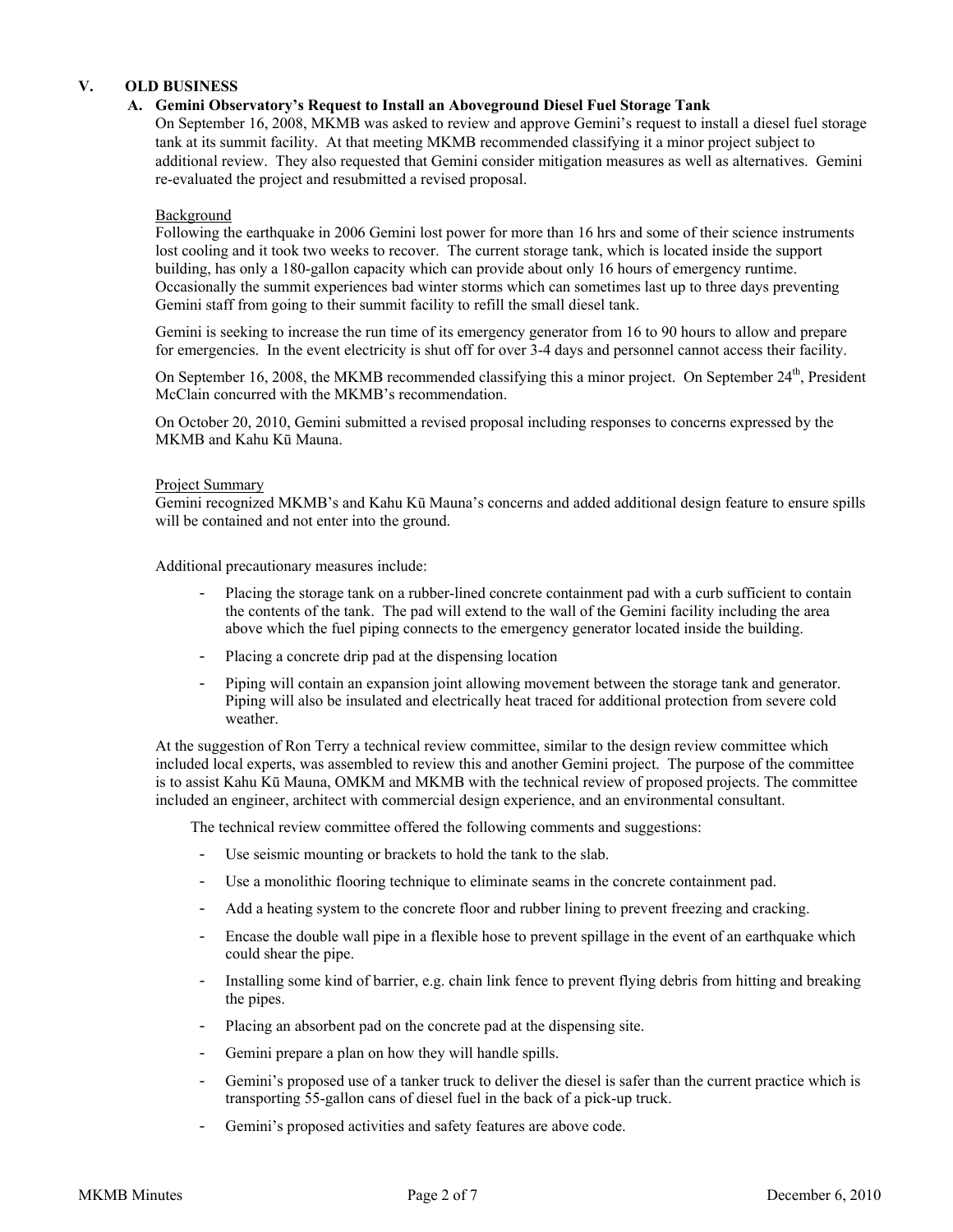## Kahu Kū Mauna Council

The Council appreciated Gemini making the effort to do additional "homework", taking additional steps and adding design features which they felt addressed their concerns. They expressed no objections to the project.

## DLNR Permit/Approval

If this project is approved by the President, the applicant will submit a request to DLNR for a permit.

## OMKM Recommendation

This project has already been classified as a Minor Project. OMKM's position is that the Board recommend to the UHH Chancellor to forward a recommendation to approve to the President. OMKM's recommendation is based on the following:

- The proposed activity does not significantly impact the surrounding environment.
- The proposed structure will be installed on previously disturbed ground.
- No excavation is involved.
- There are no archaeological sites near the proposed site.
- The equipment is a needed safety measure.

## Conditions

OMKM recommends the following conditions:

- 1. Submit copies of correspondence between the applicant and DLNR.
- 2. If a DLNR permit is issued submit a copy to OMKM.
- 3. If applicable, comply with conditions of the DLNR Permit.
- 4. Notify OMKM when it will commence summit construction activities.
- 5. Gemini shall implement the following mitigation measures:
	- Gemini shall ensure that loose tools or equipment are not left on the job site at the end of each day by its contractor or by Gemini staff.
	- In the event of high wind conditions precautions will be taken to prevent debris from being blown from the job site.
	- All waste material generated will be removed and disposed of properly.
- 6. Gemini should consider adopting measures suggested by the technical review committee.
- 7. Allow OMKM rangers to visit and monitor installation activities.
- 8. Notify OMKM upon completion of the project.

## Discussion

Mario Calderara, Gemini Telescope site manager, was available to answer questions of the Board.

On behalf of the Council, Ed Stevens commended Gemini for responding to their safety concerns, which they did an outstanding job. Mr. Stevens stated he would like to see Gemini's report regarding all of the safety issues made into a procedure manual for the mountain. It would be an excellent template for future requests. Additionally, he feels the aboveground system is much safer than the underground system.

Mr. Stevens asked who would initiate the task of putting together the procedure manual. Chair Taniguchi responded this particular matter is not an agenda item and the Board cannot bring it up for a decision now. He recommended that Interim Director Nagata prepare something for the next Board meeting.

Ron Terry stated the technical design review committee would function as a standing committee rather than an ad hoc committee. The intention is to have the committee available for anything that was moderately complex. Dr. Terry stated he would like this to be an official policy of the Board. Dr. Terry thanked Nimir Tamimi, Scott Fleming, and Evan Pfaff for serving on the committee.

Lisa Hadway stated that diesel fuel has a life span and asked how Gemini plans to maintain the fuel. Mr. Calderara replied they will be circulating the fuel to keep algae from growing.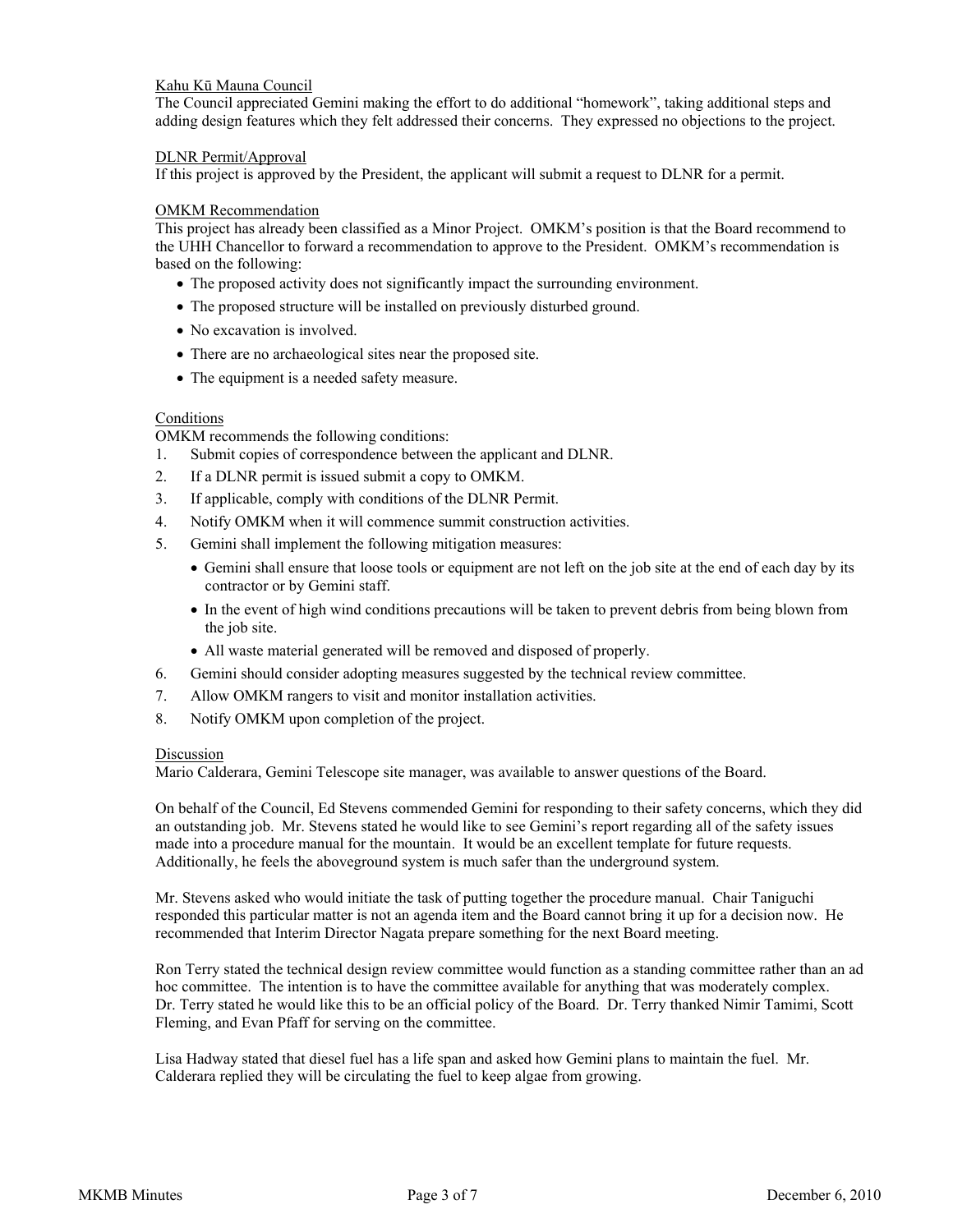## Action

It was moved by Ron Terry and seconded by Christian Veillet to accept OMKM's recommendation that UH Hilo Chancellor forward a recommendation to approve to the President with conditions as noted. The motion was carried unanimously.

### **VI. NEW BUSINESS**

## **A. Gemini Observatory's Request to Install Underground Earthquake Ground Acceleration Sensors**

On May 5, 2010, Gemini submitted a proposal to install underground earthquake sensors on its property. Kahu Kū Mauna expressed concern that other observatories might also want to install this type of equipment resulting in a proliferation on the summit. Kahu Kū Mauna asked Gemini if these sensors could be shared and used by other observatories. On October 29, 2010, Gemini resubmitted their proposal for approval.

#### Background

Gemini telescope responds to ground motion resulting from earth movements. If the magnitude is small it could result in image jitter rendering the data a potential loss. If the magnitude is large it could result in damage to the observatory system and potential injury to summit personnel. The probability of high magnitude earthquakes on the island is relatively high.

Currently one has to access the US Geological Survey website for information about earthquake and speculate about the level of ground motion at the summit. Installing a ground acceleration sensor on property would eliminate guesswork. The sensor would measure the on-site acceleration from any nearby earthquake. Information from the sensor would provide information to the summit personnel and would trigger immediate action such as automatic shutdown of sensitive instruments. If the magnitude is large, it will sound visual and audible alarms directing personnel to execute safety procedures and evacuate.

The 2006 magnitude 6.7 earthquake caused damage to the Secondary Mirror Support System. The damage was to fragile parts located deep within the equipment and was not visible until staff attempted the start-up of the equipment.

Since the time of the earthquake Gemini has installed many acceleration sensors throughout the telescope structure and foundation. A critical part of this sensor system is a ground motion reference set placed outside the building in a small underground enclosure.

While some of the other observatories have expressed interest in this system, they cannot have access to data in real time because the data travels from the sensors to the data acquisition computer by cable. The data acquisition computer reads data from the facility's internal sensors and the outside ground motion sensor. In addition, other facilities would need to install similar acceleration sensors throughout their facilities.

#### Project Summary

Gemini proposes to install a system of three accelerometers in a sealed enclosure outside their facility. The enclosure will be buried approximately two feet underground and about 50 feet northeast of their telescope building. The three accelerometers will be bonded to an aluminum block which will sit on a 6" thick concrete block encased in a PVC pipe (15" diameter and 12" tall.). The PVC pipe will be capped on both ends. The conduit containing the data cable is 1" in diameter and will connect the sensor to a junction box adjacent to the cargo door.

Trenching will be on previously disturbed ground and will be done manually using hand tools. A small handheld gas powered compactor will be used to backfill and resurface the ground.

The technical review committee offered the following comments and suggestions:

The location of this equipment should be part of the facility's overall site drawing and included in the telescope decommissioning actions.

#### Kahu Kū Mauna Council

The Council appreciated Gemini's explanation for the reason why this sensor system could not be shared by other observatories. They requested that the construction/trenching activity be monitored by the rangers. Kahu Kū Mauna did not have objections to this project.

#### DLNR Permit/Approval

If this project is approved by the MKMB, applicant shall submit a request to the DLNR for a permit.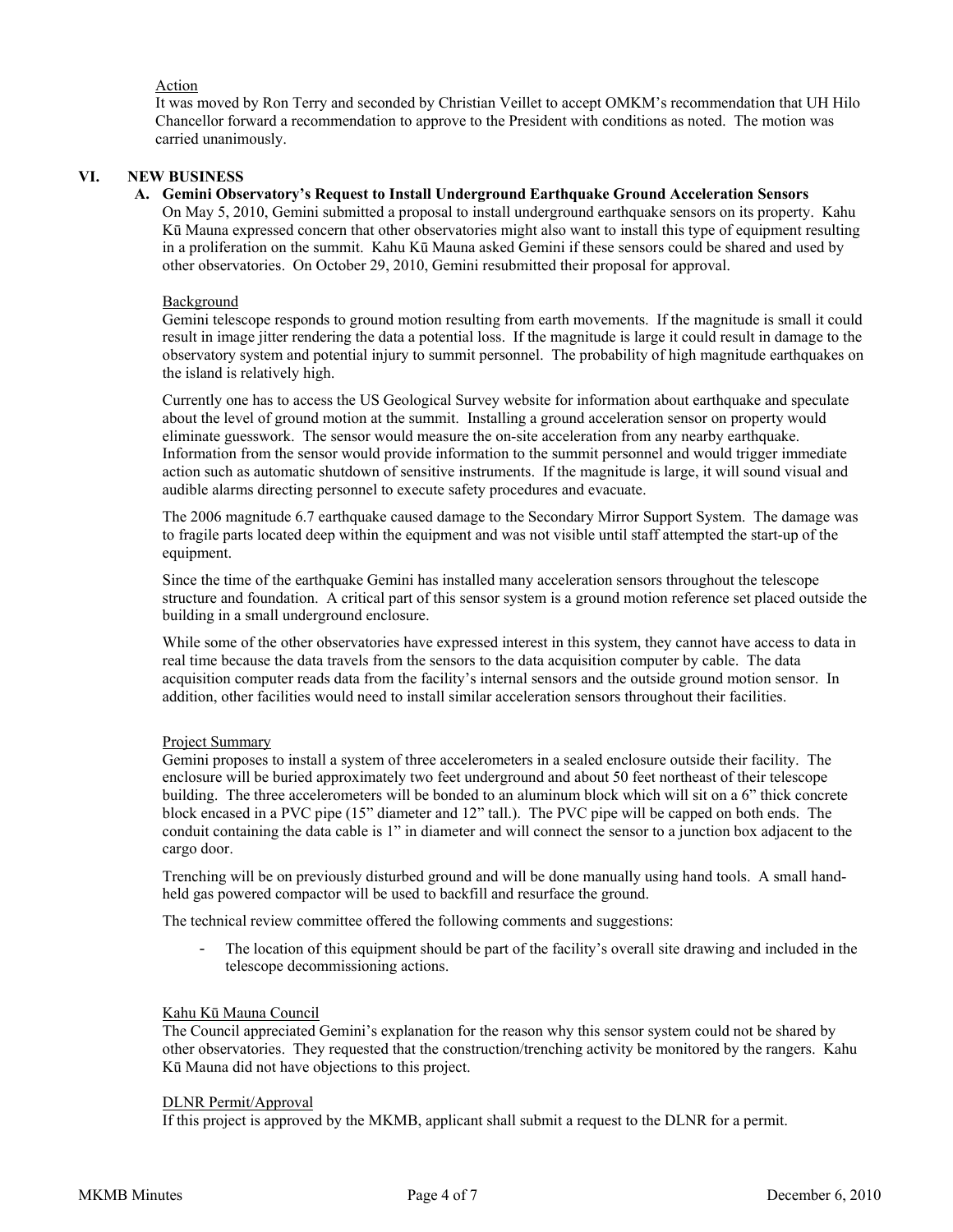## OMKM Recommendation

OMKM recommends that the Board classifying this as a Minimal Impact project, approve it, and allow Gemini to proceed. OMKM's recommendation is based on the following:

- The proposed activity does not significantly impact the surrounding environment.
- The proposed structure will be installed on previously disturbed ground.
- Minimal excavation is involved.
- There are no archaeological sites near the proposed site.
- The sensors provide added safety measures to the Gemini's operations.

## Conditions

OMKM recommends the following conditions:

- 1. Submit copies of correspondence between the applicant and DLNR.
- 2. If a DLNR permit is issued submit a copy to OMKM.
- 3. If applicable, comply with conditions of the DLNR Permit.
- 4. Notify OMKM when it will commence summit construction activities.
- 5. Gemini shall implement the following mitigation measures:
	- Gemini staff will ensure no loose tools or equipment are left on the job site at the end of each day.
	- In the event of high wind conditions precautions will be taken to prevent debris from being blown from the job site.
	- All waste material generated will be removed and disposed of properly.
- 6. Gemini should consider adopting measures suggested by the technical review committee.
- 7. Allow OMKM rangers to visit and monitor installation activities.
- 8. Notify OMKM upon completion of the project.

## **Discussions**

Mr. Stevens commented that Gemini answered the Council's concern regarding proliferation on the mountaintop. Gemini's response was that they could not make a common area due to the distance involved between Gemini and the others. Is this hard wire for the connection and does it have anything to do with fiber optic circuits? Richard Oram, laser optic engineer and technical staff for this project, replied the connection is a small diameter cable. Gemini plans to make the information available as it comes in on a website. This could be shared with anyone who is interested.

Mr. Stevens commented that when he reviewed the proposal and looked at the distances and technical aspects of the circuitry, he does not have a concern with others putting in the same system. It can be totally independent of each other. Because of the way it is designed and if others follow the same suit, it would not be a proliferation.

Deborah Ward stated that that this is already a disturbed area, but is there a burial treatment plan in place for this area in case there should be any discovery? Interim Director Nagata stated no, there isn't one. Ron Terry questioned the preparation of a burial treatment plan if there are no iwi. He has never heard of a need for that.

Chair Taniguchi suggested amending the condition to add if there is any discovery of burials the project will immediately stop work and take appropriate steps. Dr. Terry stated it should be a standard condition of any trenching that goes on. If it is not, it should be.

Cory Harden understands that the information will be shared with other observatories via Gemini's website so that way you do not need to send wires to all of the observatories. That thought has not been finalized and is still up in the air. Dr. Terry stated that he assumed that one of the reasons for not running wires all around the summit was that some of the information is customized for Gemini and that the acceleration movement is not going to be as useful for other observatories because it is hooked up to individual parts in Gemini's observatory.

Mr. Oram replied the main purpose for this is to get local seismic information so Gemini can use it to perfect its model. They have already instrumented the inside of their telescope with numerous accelerometers. It is the coupling of the outside local seismic influence with the various accelerometers that they are seeking to better understand what the triggering levels are for various shutting down of sensitive equipment. Gemini is open to sharing the seismic data on its website to anyone, but how useful it will be for others is difficult to determine. Gemini will use it for real time shut down activities.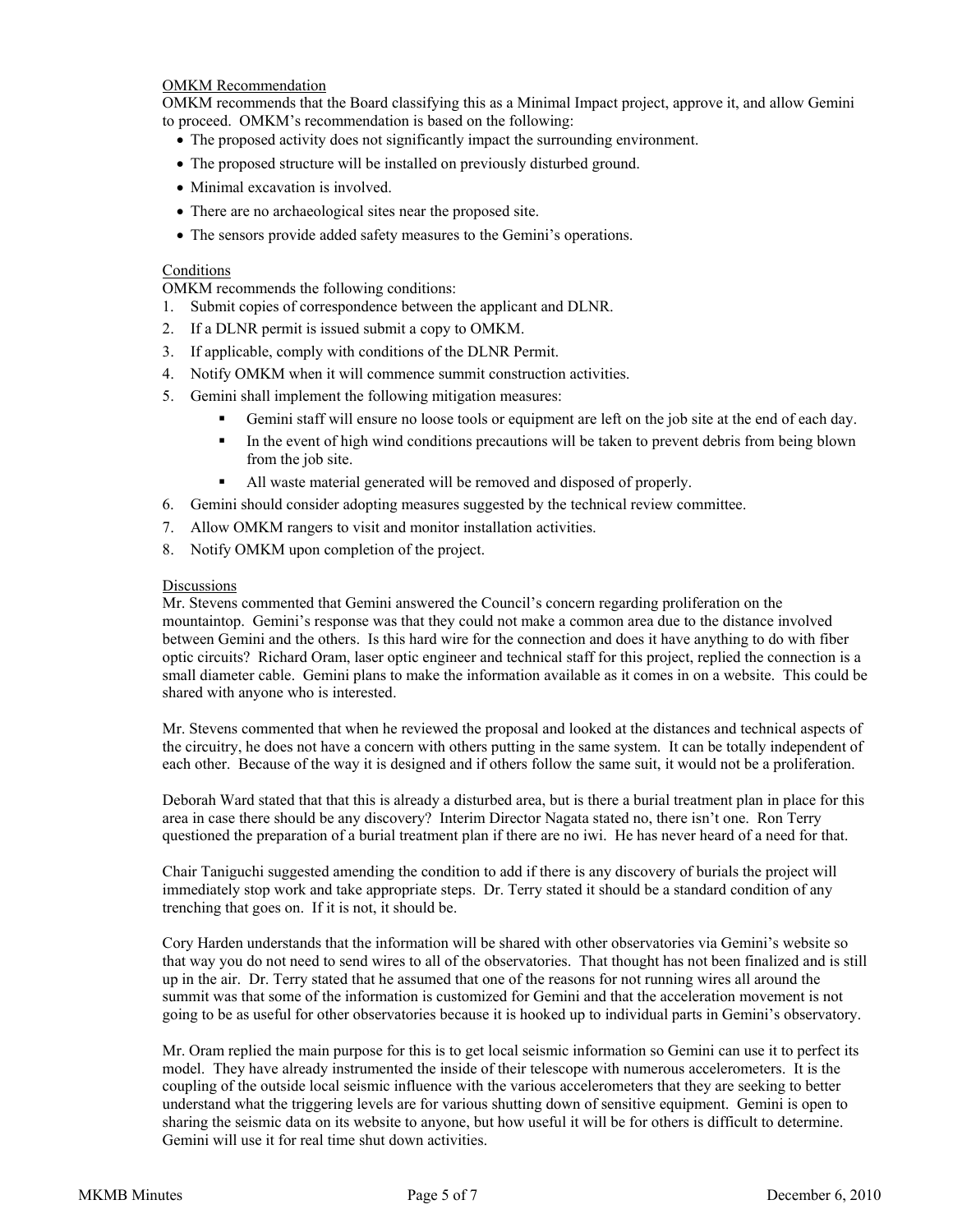## Action

It was moved by Herring Kalua and seconded by Ron Terry to accept OMKM's recommendation to classify this as a Minimal Impact project along with the conditions amended to include steps regarding any burial discovery, allowing Gemini to proceed and recommend approval contingent on approval or receipt of a permit from DLNR.

Dr. Terry amended the conditions and added that the data produced by this instrument be made available to OMKM whether there is a website or not.

The motion was carried unanimously.

## **B. Mauna Kea Observatories Support Services (MKSS) Request to Install Guardrails around Culverts on the Summit Access Road**

MKSS is requesting approval to install guardrails alongside two culverts on the summit access road as precautionary safety measures to prevent future accidents.

### Background

At different times of the year the azimuth of the setting sun aligns almost perfectly with two sections of the summit access road causing short periods of severe impairment to the vision of uphill drivers. In September 2010, on consecutive weekends, a vehicle ran off the road (mauka side) and partially turned over in the culvert below the second switchback which is located just above the 1-mile marker. A review of the records found an additional culvert located just above the third switchback (below the 3 mile marker) had similar accidents.

MKSS is proposing to install approximately 50 linear feet of guardrails at the two culverts where accidents occurred. The guardrails will be field bent radius rails that will terminate away from oncoming traffic at both the trailing and leading ends. Double nested rails protecting the culvert headwall area will be installed as needed to provide maximum travel way. Double nested is defined as W-beam guardrails that are overlapped to provide additional strength and rigidity when I-beam posts cannot be driven into the ground due to an obstruction. In this case, the concrete culvert pipe prevents putting in an I-beam. MKSS will also need to construct an additional shoulder at the upper end of Site 1 to put in a post. Guardrail installation will meet or exceed Hawaii Standard Specifications for Road and Bridge Construction (version 2005) and will be in accordance with Federal Highway Administration guidelines and requirements governing guardrail installation.

#### Kahu Kū Mauna

Kahu Kū Mauna felt this was a safety issue and endorsed this request. They suggested that there should be signs notifying the public about the road condition hazard. They also felt that the guardrails should not be painted to blend in with the surroundings, but should be visible so drivers can see them. If reflectors are added, they should be kept to a minimum.

## DLNR Permit/Approval

If this project is approved by the MKMB, MKSS shall submit a request to DLNR for a permit.

#### OMKM Recommendations

OMKM recommends that the Board classify this as Minimal Impact, approve it, and allow MKSS to proceed. OMKM's recommendation is based on the following:

- The proposed request is necessary to provide additional safety measures along the summit access road to prevent future accidents.
- The proposed activity does not significantly impact the surrounding environment.
- The proposed structure will be installed on previously disturbed ground.
- Excavation is not involved.
- There are no archaeological sites near the proposed site.

## **Conditions**

OMKM recommends the following conditions:

- 1. Submit copies of correspondence between the applicant and DLNR.
- 2. If a DLNR permit is issued, submit a copy to OMKM.
- 3. If applicable, comply with conditions of the DLNR Permit.
- 4. Notify OMKM when it will commence summit construction activities.